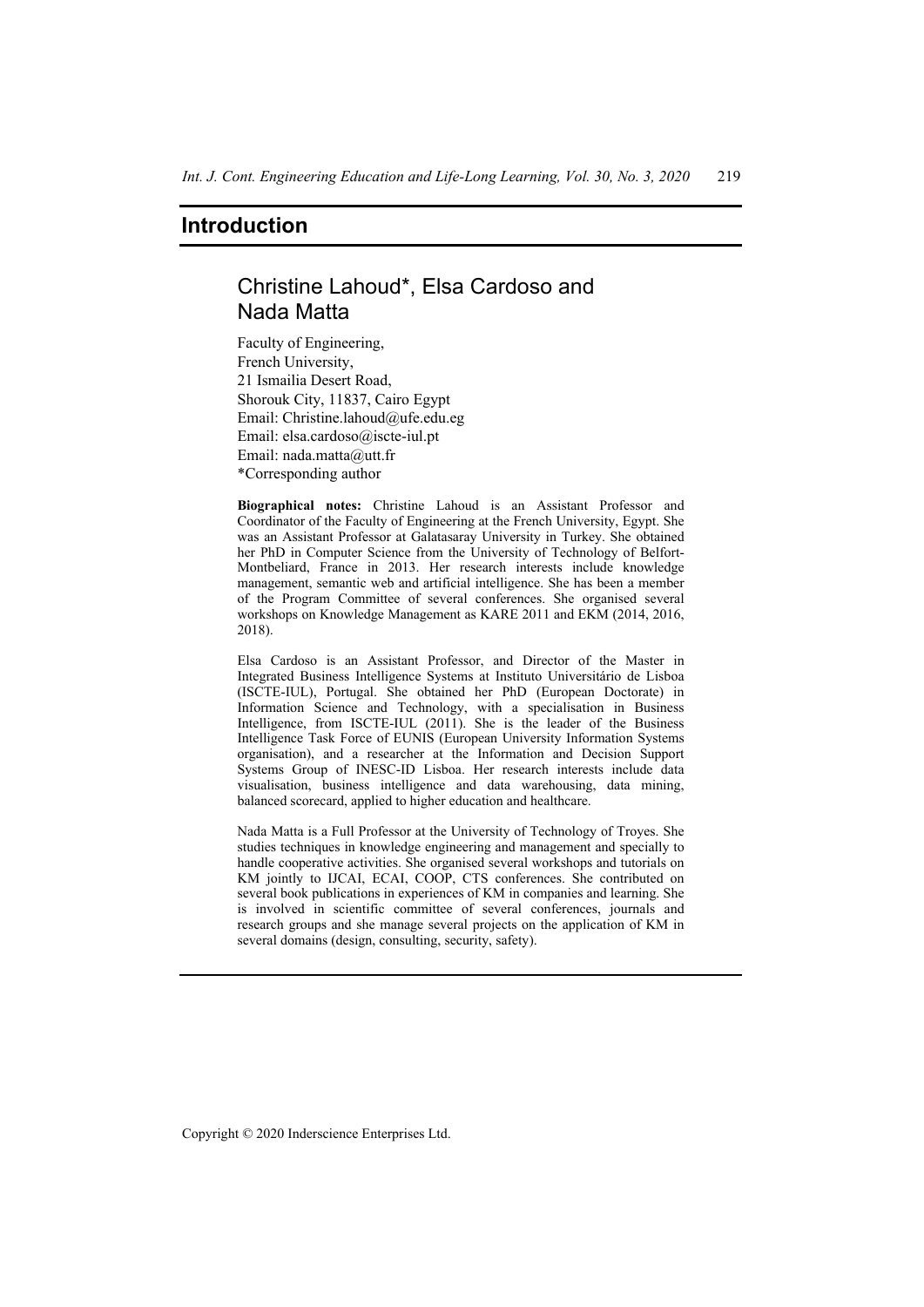#### **1 Scope of the special issue**

The high volume of information in organisations has led researchers to focus on knowledge management (KM) as a form of competitive leverage. KM aims to retrieve and share information within databases, documents and the know-how of employees to help cooperation and the improvement of ideas, increasing opportunities for innovation, and thus enabling organisations to better stay ahead of the competition.

Many organisations are implementing technologies and tools to better manage their knowledge. Successful examples can be found in private and public organisations from different sectors: industry, services, healthcare and education.

Interest in KM for the educational domain has been growing in recent years. This can be seen in many series of conferences and workshops, such as Educational Knowledge Management (EKM), International Educational Data Mining (EDM) and International Learning Analytics and Knowledge (LAK), as well as in papers discussing the role of KM in higher education. As education is increasingly occurring online or using educational software, a larger amount of data is being generated and is available for analysis. New technologies such as semantic web and data mining techniques are being developed and tested, aiming for instance to improve educational effectiveness, determine the key factors for the success of educational training, support basic research on learning, or manage educational training by satisfying the needs of community, local industry or professional development.

The main aim of this special issue is to highlight the importance of KM technologies and explore how they solve problems related to the management and analysis of educational information in schools, colleges, universities and other academic or professional learning institutions.

#### *1.1 Subject coverage*

- Educational knowledge management and ontologies
- Educational data mining
- Educational linked data and semantic web
- Knowledge acquisition, extraction and reuse in education
- Artificial intelligence, robotics and human-computer interaction in education
- Natural language processing to improve educational effectiveness
- Providing feedback to teachers and other stakeholders generated from EKM methods
- Learner or student modelling
- Learning analytics
- Educational information systems
- Improving educational software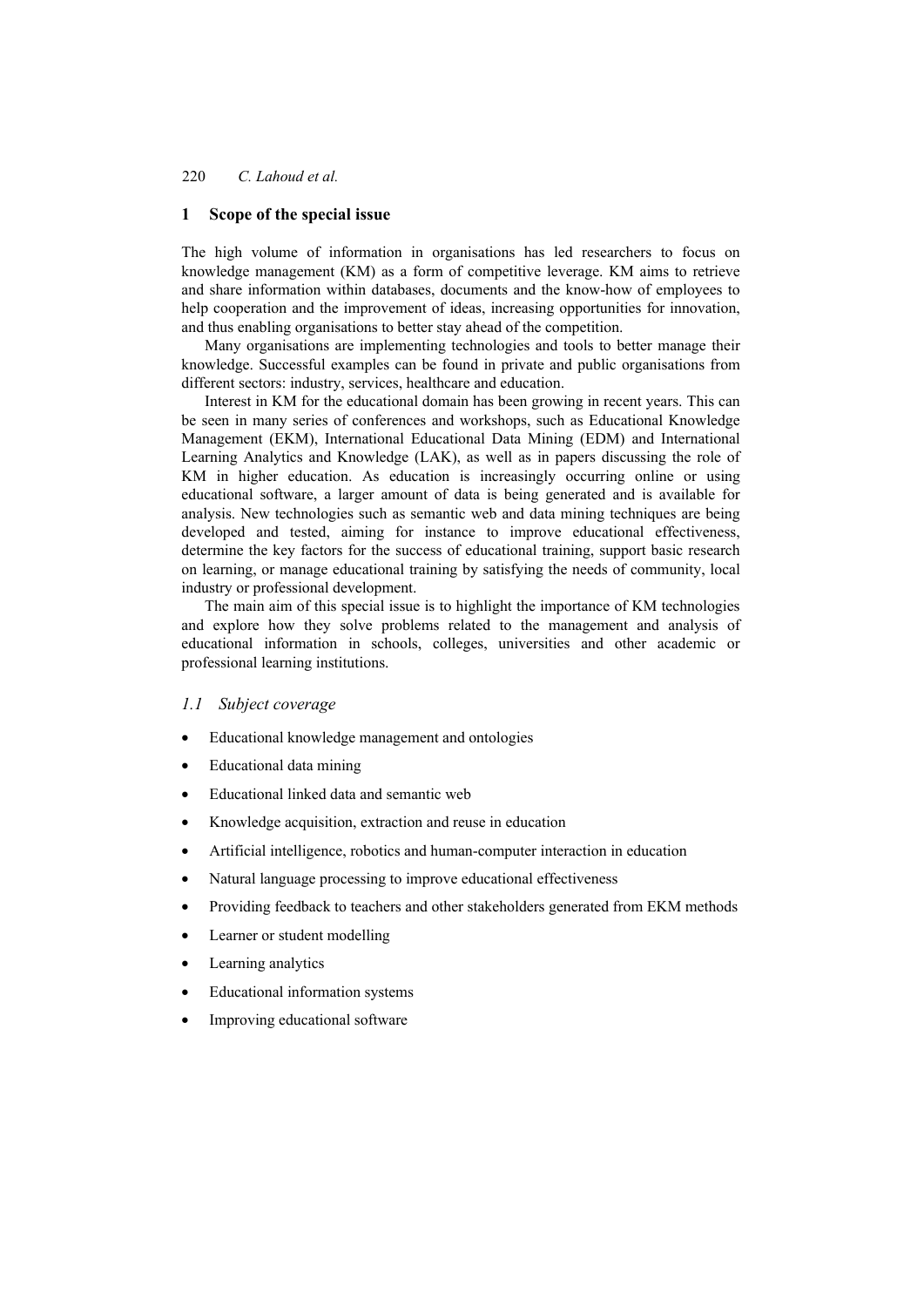#### *Introduction* 221

- Practice learning experiences and techniques
- Evaluating and improving teachers' support
- Educational knowledge evolution
- Social media and games in learning
- Experiences and examples of the use of KM in education
- Global issues in education and research
- Visualisation of student learning patterns

## *1.2 Guest editors*

- Assistant Prof. Christine Lahoud, French University, Egypt
- Assistant Prof. Elsa Cardoso, Instituto Universitário de Lisboa and Instituto de Engenharia de Sistemas e Computadores, Investigação e Desenvolvimento em Lisboa, Portugal
- Prof. Nada Matta, University of Technology of Troyes, France

## *1.3 Program committee*

- Farida Bouarab-Dah, Mouloud Mammeri University, Algeria
- Martin Drllik, Constantine the Philosopher University in Nitra, Slovakia
- Amit Pandey, Chitkara University, India
- Anne-Laure Ligozat, LIMSI-CNRS, France
- Nathalie Guin, LIRIS Laboratory, Claude Bernard Lyon 1 University, France
- EL Habib Benlahmar, Ben M'sik Hassan II University, Morocco
- Hicham El Khoury, Lebanese University, Lebanon
- Kholladi Mohemmed Khireddin, University of El Oued, Algeria
- Joao carlos Ferreira, ISCTE, Portugal
- Pedro Strecht, Universidade do Porto, Portugal
- Hisham Alidrisi, King Abdulaziz University, Saudi Arabia
- Charbel El Gemayel, Lebanese University, Lebanon
- André Fabiano de Moraes, Federal Institute Catarinense, Brazil
- Laura Farinetti, Politecnico di Torino, Italy
- Majid Bayani Abbasy, UNA, National University of Costa Rica, Costa rica